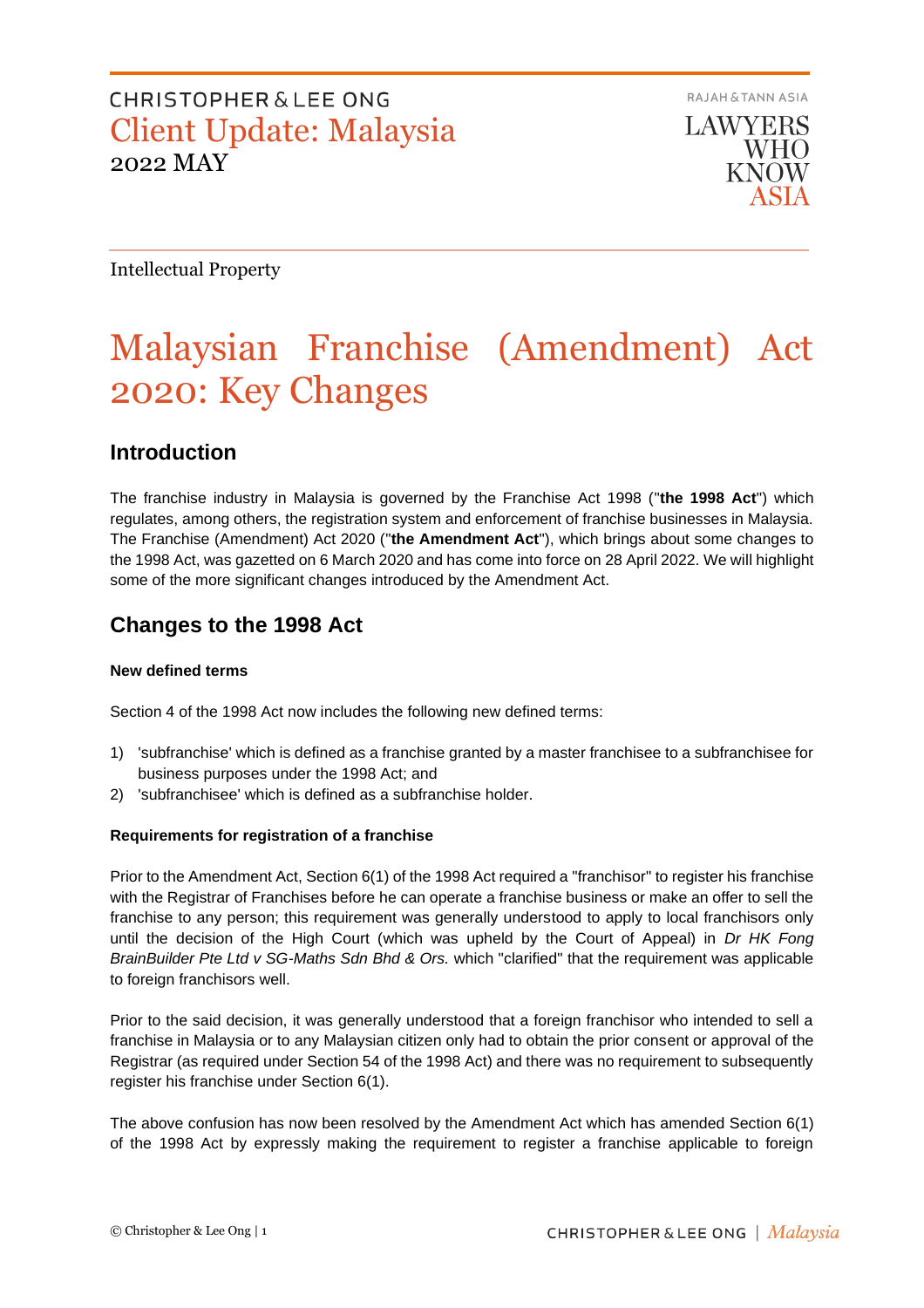

**LAWYERS WHO KNOW** 

### Intellectual Property

franchisors who have obtained the consent or approval of the Registrar under Section 54 of the 1998 Act.

Thus, foreign franchisors are now required to first apply for the consent or approval of the Registrar under Section 54 of the 1998 Act and, upon obtaining the consent or approval, subsequently apply to register their franchise under Section 6(1) of the 1998 Act.

Section 6(2) of the 1998 Act has also been amended by making the penalty for failure to comply with Section 6(1) applicable to foreign franchisors.

The following table shows the penalties for non-compliance with Section 6(1):

| <b>Type of Person</b> | <b>Fine</b>                                                                                                   | <b>Imprisonment</b>                                                          |
|-----------------------|---------------------------------------------------------------------------------------------------------------|------------------------------------------------------------------------------|
| Body corporate        | Not exceeding RM250,000;<br>(i)<br>For a second or<br>(ii)<br>subsequent offence, not<br>exceeding RM500,000. | N/A                                                                          |
| Not a body corporate  | Not exceeding RM100,000;<br>(i)                                                                               | Not exceeding one year;<br>(i)                                               |
|                       | For a second or<br>(ii)<br>subsequent offence, not<br>exceeding RM250,000.                                    | For a second or<br>(ii)<br>subsequent offence, not<br>exceeding three years. |

However, a foreign franchisor who had obtained consent or approval under Section 54 before the Amendment Act came into force on 28 April 2022 is deemed to have registered his franchise under Section 6(1) of the 1998 Act.

#### **Effective period of a franchise registration**

Prior to the Amendment Act, under (the unamended) Section 10 of the 1998 Act, the registration of a franchise would continue to be effective unless the Registrar issued a written order to the franchisor, to suspend, terminate, or cancel the registration.

However, pursuant to the Amendment Act, the validity of registration of a franchise is now limited to a period to be prescribed. Currently, this period, as prescribed under the Franchise (Prescription of Period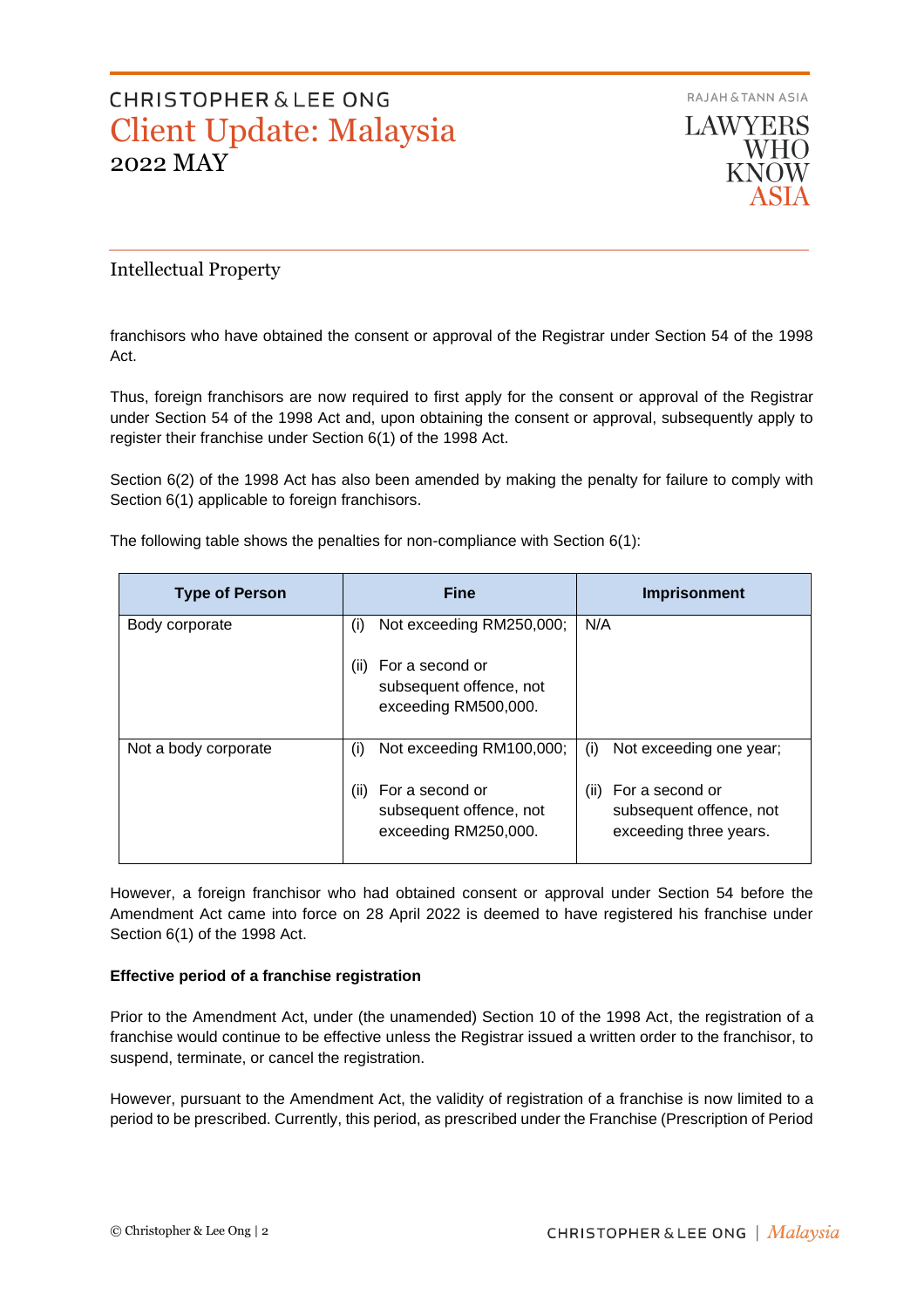

### Intellectual Property

of Effectiveness of Registration) Regulations 2022, is five years. It is important to note that the power of the Registrar to suspend, terminate or cancel a franchise registration is maintained.

A newly inserted Section 10A stipulates that a franchisor may apply to the Registrar and pay the prescribed fees to renew his franchise registration within 30 days from the expiration date of such registration.

### **Failure to comply with mandatory requirements of a franchise agreement does not render the agreement null and void**

Section 18(2) of the 1998 Act sets out the mandatory requirements of what must be contained in a franchise agreement. The Amendment Act has deleted Section 18(3) of the 1998 Act which stipulated that: "failure to comply with subsection (2) shall render a franchise agreement null and void".

However, the Amendment Act has made failure to comply with Section 18(2) an offence (please see below).

#### **New offences**

The Amendment Act has introduced new offences which include the following:

- 1) Section 6A of the 1998 Act: failure of a franchisee who has been granted a franchise from a foreign franchisor to apply to register the franchise before commencing the franchise business;
- 2) Section 6B of the 1998 Act: failure of a franchisee who has been granted a franchise from a local franchisor or local master franchisee to apply to register the franchise within 14 days of the signing of the franchise agreement;
- 3) Section 10B of the 1998 Act: failure of a franchisor or franchisee to display registration of his franchise at all times in a conspicuous position at the place where the franchisor or franchisee carries on his business; and
- 4) Section 18(6) of the 1998 Act: failure to (a) include all the mandatory requirements in a franchise agreement; and (b) provide for a minimum cooling off period of seven working days in the agreement.

### **Conclusion**

Whilst the regulatory requirements of conducting a franchise business in Malaysia under the 1998 Act are generally quite strict, the Amendment Act has brought about some much-needed clarification to some aspects of the franchise registration regime, all of which will hopefully further promote and boost the growth of the franchise industry in Malaysia.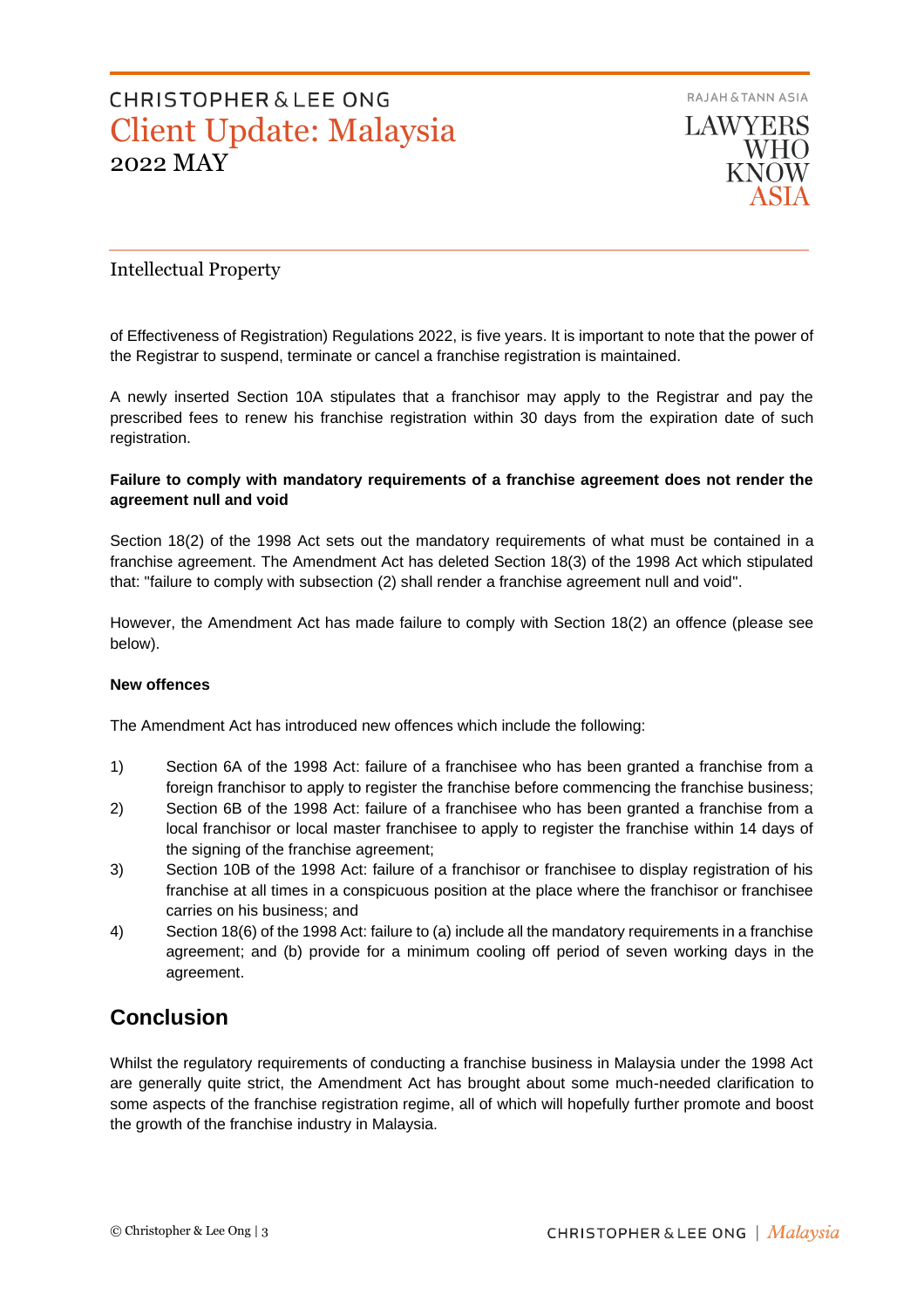RAJAH & TANN ASIA

**LAWYERS WHO KNOW** ASIA

# **Contacts**



**Sri Sarguna Raj** Partner Head of Intellectual Property, Sports & Gaming

T +60 3 2273 1919 D +60 3 2267 2737 [sri.sarguna.raj](mailto:sri.sarguna.raj@christopherleeong.com) [@christopherleeong.com](mailto:sri.sarguna.raj@christopherleeong.com)



**Steven Cheok Hou Cher** Partner

T +60 3 2273 1919 D +60 3 2267 2648 [steven.cheok](mailto:steven.cheok@christopherleeong.com) [@christopherleeong.com](mailto:steven.cheok@christopherleeong.com) 



**Ng Kim Poh** Partner

T +60 3 2273 1919 D +60 3 2267 2721 [kim.poh.Ng](mailto:kim.poh.ng@christopherleeong.com) [@christopherleeong.com](mailto:kim.poh.ng@christopherleeong.com)

## Contribution Notes

This Client Update is contributed by the Contact Partners listed above with the assistance of of Nicole Chong, (Senior Associate, Christopher & Lee Ong).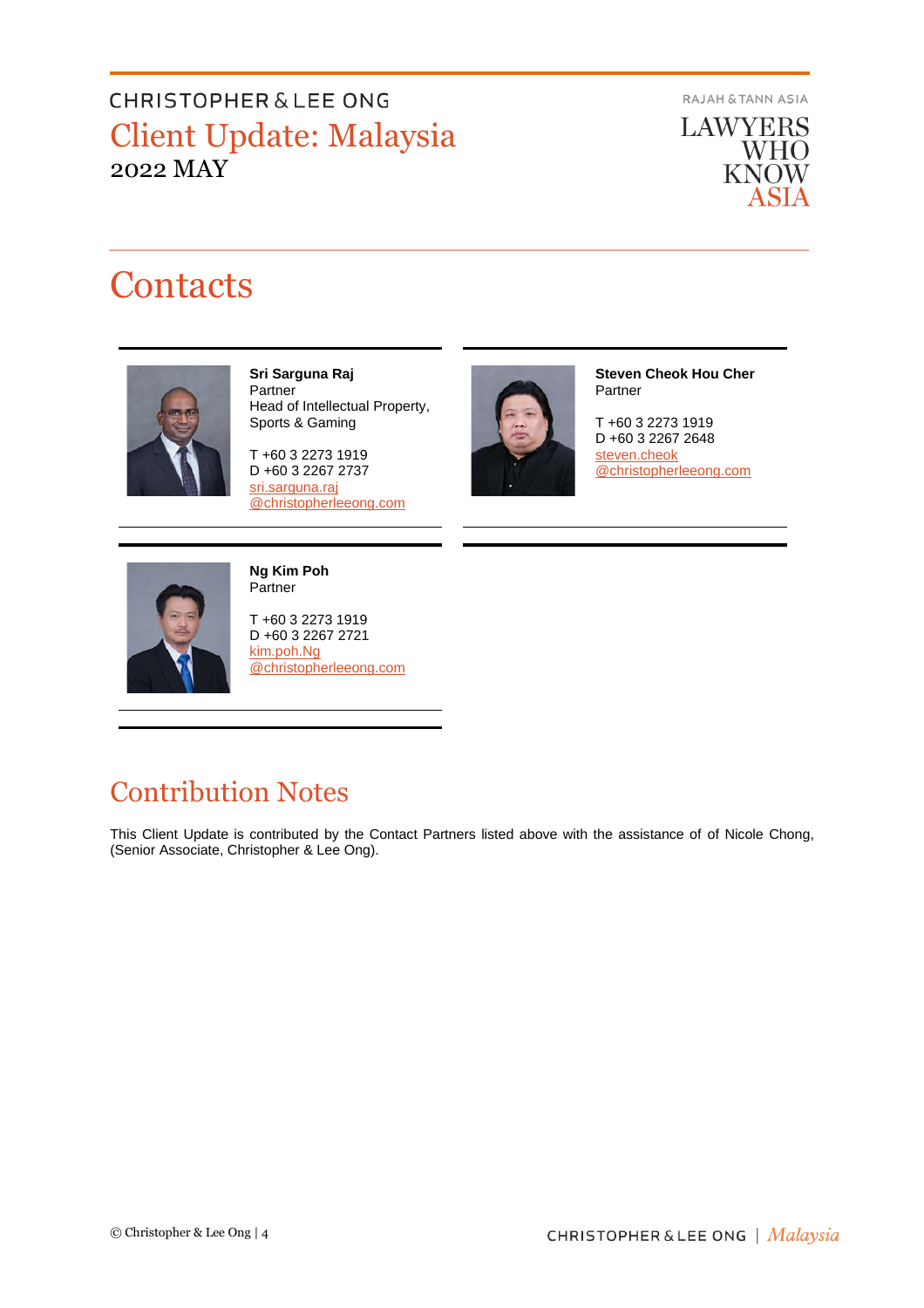RAJAH & TANN ASIA

**LAWYERS** WHO KNOW

# Our Regional Contacts

RAJAH & TANN  $\int$  *Singapore* **Rajah & Tann Singapore LLP** T +65 6535 3600 sg.rajahtannasia.com

### R&T SOK&HENG | *Cambodia*

**R&T Sok & Heng Law Office** T +855 23 963 112 / 113 F +855 23 963 116 kh.rajahtannasia.com

RAJAH & TANN 立杰上海 SHANGHAI REPRESENTATIVE OFFICE | China

**Rajah & Tann Singapore LLP Shanghai Representative Office** T +86 21 6120 8818 F +86 21 6120 8820 cn.rajahtannasia.com

ASSEGAF HAMZAH & PARTNERS | Indonesia **Assegaf Hamzah & Partners**

### **Jakarta Office**

T +62 21 2555 7800 F +62 21 2555 7899

#### **Surabaya Office**

T +62 31 5116 4550 F +62 31 5116 4560 www.ahp.co.id

RAJAH & TANN  $|$  Lao PDR **Rajah & Tann (Laos) Co., Ltd.** T +856 21 454 239

F +856 21 285 261 la.rajahtannasia.com

#### CHRISTOPHER & LEE ONG | Malaysia **Christopher & Lee Ong** T +60 3 2273 1919

F +60 3 2273 8310 www.christopherleeong.com

### RAJAH & TANN  $\mid$  *Myanmar*

**Rajah & Tann Myanmar Company Limited** T +95 1 9345 343 / +95 1 9345 346 F +95 1 9345 348 mm.rajahtannasia.com

#### **GATMAYTAN YAP PATACSIL**

GUTIERREZ & PROTACIO (C&G LAW) | Philippines **Gatmaytan Yap Patacsil Gutierrez & Protacio (C&G Law)**  T +632 8894 0377 to 79 / +632 8894 4931 to 32 F +632 8552 1977 to 78 www.cagatlaw.com

### RAJAH & TANN | *Thailand*

**R&T Asia (Thailand) Limited** T +66 2 656 1991 F +66 2 656 0833 th.rajahtannasia.com

RAJAH & TANN LCT LAWYERS | Vietnam **Rajah & Tann LCT Lawyers**

### **Ho Chi Minh City Office**

T +84 28 3821 2382 / +84 28 3821 2673 F +84 28 3520 8206

#### **Hanoi Office**

T +84 24 3267 6127 F +84 24 3267 6128 www.rajahtannlct.com

Rajah & Tann Asia is a network of legal practices based in Asia.

Member firms are independently constituted and regulated in accordance with relevant local legal requirements. Services provided by a member firm are governed by the terms of engagement between the member firm and the client.

This update is solely intended to provide general information and does not provide any advice or create any relationship, whether legally binding or otherwise. Rajah & Tann Asia and its member firms do not accept, and fully disclaim, responsibility for any loss or damage which may result from accessing or relying on this update.